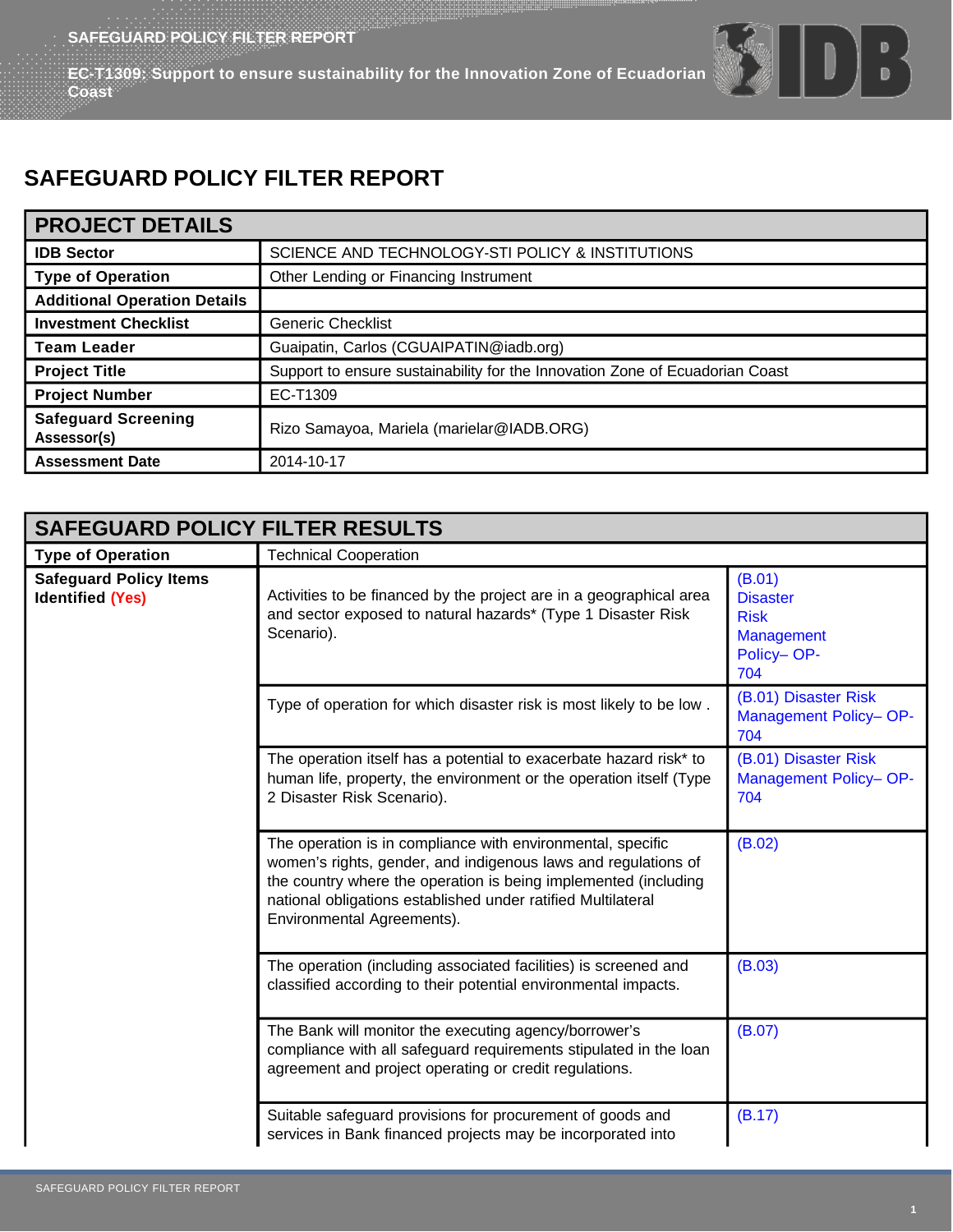**EC-T1309: Support to ensure sustainability for the Innovation Zone of Ecuadorian Coast**



| <b>ASSESSOR DETAILS</b>                    |                                           |
|--------------------------------------------|-------------------------------------------|
| Name of person who<br>completed screening: | Rizo Samayoa, Mariela (marielar@IADB.ORG) |
| Title:                                     |                                           |
| Date:                                      | 2014-10-17                                |

| <b>COMMENTS</b> |  |
|-----------------|--|
| No Comments     |  |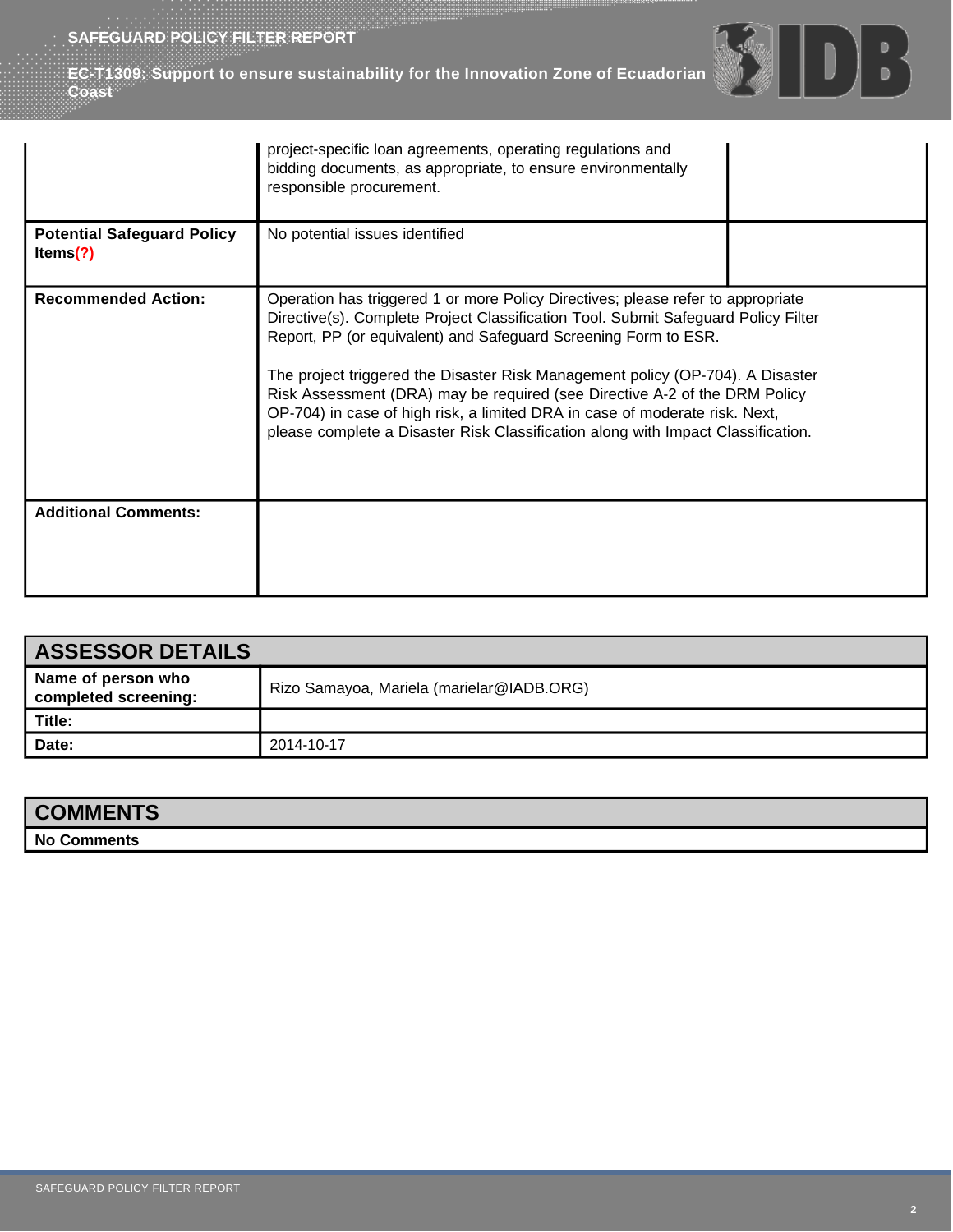**EC-T1309: Support to ensure sustainability for the Innovation Zone of Ecuadorian Coast**

# $\begin{array}{c} \begin{array}{c} \hline \end{array} \end{array}$

### **SAFEGUARD SCREENING FORM**

#### **PROJECT DETAILS**

| <b>IDB Sector</b>                         | SCIENCE AND TECHNOLOGY-STI POLICY & INSTITUTIONS                             |  |
|-------------------------------------------|------------------------------------------------------------------------------|--|
| <b>Type of Operation</b>                  | Other Lending or Financing Instrument                                        |  |
| <b>Additional Operation Details</b>       |                                                                              |  |
| Country                                   | <b>ECUADOR</b>                                                               |  |
| <b>Project Status</b>                     |                                                                              |  |
| <b>Investment Checklist</b>               | <b>Generic Checklist</b>                                                     |  |
| <b>Team Leader</b>                        | Guaipatin, Carlos (CGUAIPATIN@iadb.org)                                      |  |
| <b>Project Title</b>                      | Support to ensure sustainability for the Innovation Zone of Ecuadorian Coast |  |
| <b>Project Number</b>                     | EC-T1309                                                                     |  |
| <b>Safeguard Screening</b><br>Assessor(s) | Rizo Samayoa, Mariela (marielar@IADB.ORG)                                    |  |
| <b>Assessment Date</b>                    | 2014-10-17                                                                   |  |

| <b>PROJECT CLASSIFICATION SUMMARY</b> |                              |                                                                                                                                                                                                                                                                                                                                                                                                                                                                                                                                                                                                                                                                               |
|---------------------------------------|------------------------------|-------------------------------------------------------------------------------------------------------------------------------------------------------------------------------------------------------------------------------------------------------------------------------------------------------------------------------------------------------------------------------------------------------------------------------------------------------------------------------------------------------------------------------------------------------------------------------------------------------------------------------------------------------------------------------|
| <b>Project Category:</b><br>C         | Override<br>Rating:          | <b>Override Justification:</b>                                                                                                                                                                                                                                                                                                                                                                                                                                                                                                                                                                                                                                                |
|                                       |                              | <b>Comments:</b>                                                                                                                                                                                                                                                                                                                                                                                                                                                                                                                                                                                                                                                              |
| Conditions/<br><b>Recommendations</b> | operations.<br>safety etc.). | • No environmental assessment studies or consultations are required for Category "C"<br>• Some Category "C" operations may require specific safeguard or monitoring requirements<br>(Policy Directive B.3). Where relevant, these operations will establish safeguard, or monitoring<br>requirements to address environmental and other risks (social, disaster, cultural, health and<br>The Project Team must send the PP (or equivalent) containing the Environmental and Social<br>Strategy (the requirements for an ESS are described in the Environment Policy Guideline:<br>Directive B.3) as well as the Safeguard Policy Filter and Safeguard Screening Form Reports. |

### **SUMMARY OF IMPACTS/RISKS AND POTENTIAL SOLUTIONS Identified Impacts/Risks Potential Solutions**

**DISASTER RISK SUMMARY Disaster Risk Category:** Low **Disaster/ Recommendations** ● No specific disaster risk management measures are required.